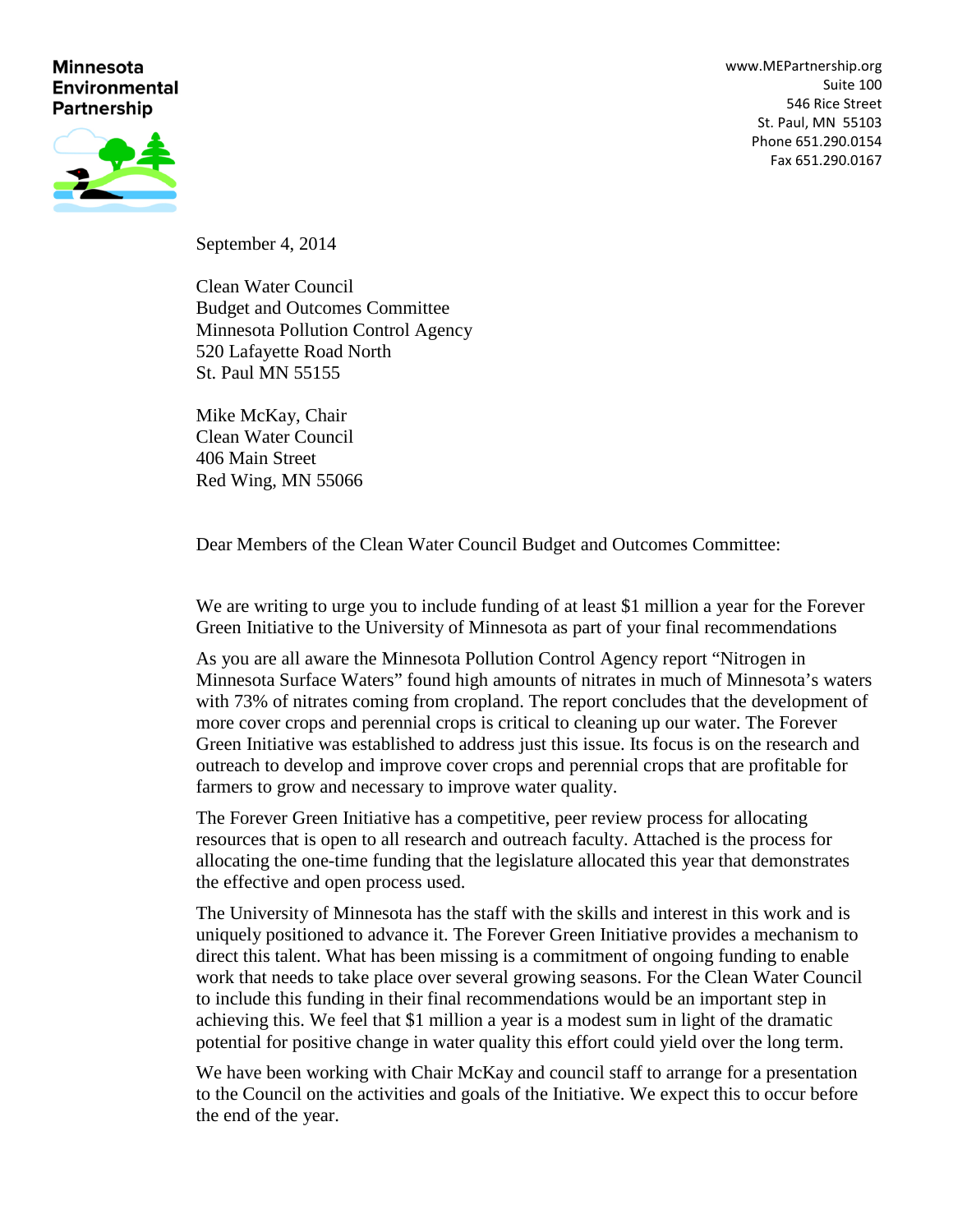Lastly, we are particularly excited about this as the Forever Green Initiative is an effort where environmental organizations and farm organizations are in strong agreement. As farm organizations, the Minnesota Farmers Union and Land Stewardship Project were advocates of the program at the legislature along with the Minnesota Environmental Partnership.

Sincerely,

Steve More

Steve Morse, Executive Director Minnesota Environmental Partnership

Duane Ninneman, Executive Director Clean Up the River Environment

Deanna White, State Director Clean Water Action Minnesota

Whitney Clark, Executive Director Friends of the Mississippi River

George Boody, Executive Director Land Stewardship Project

Scott Strand, Executive Director Minnesota Center for Environmental Advocacy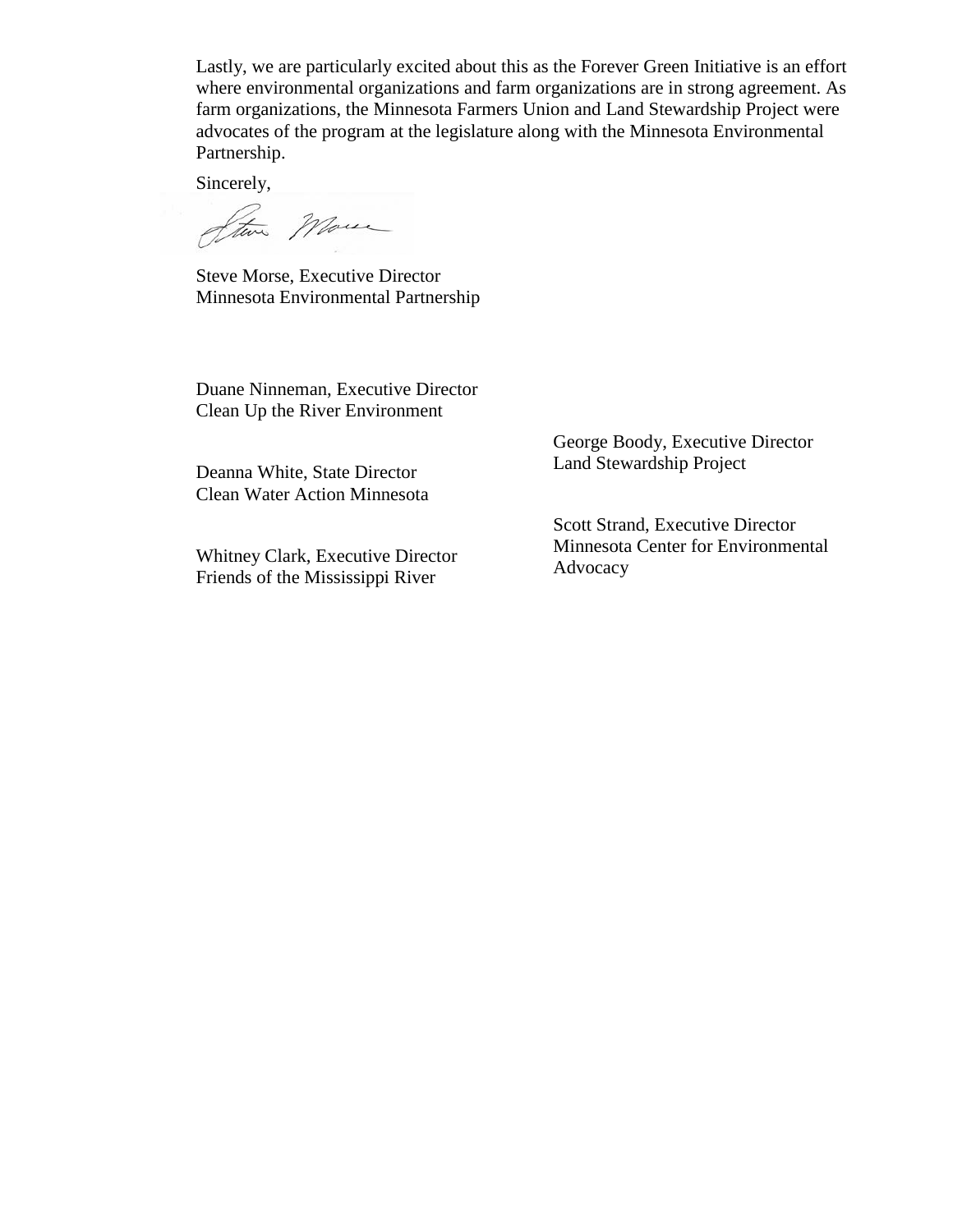# **Forever Green Agriculture Initiative Call for Proposals**

The Forever Green Agriculture Initiative is accepting applications for proposals that focus on crops for addressing Minnesota agriculture's productivity, efficiency and adaptability to variable climates. Plant species of interest include: herbaceous and woody perennials and winter annual crops.

Estimated number of awards: 6-10 Anticipated funding amount: up to  $$150,000$  over  $~3$  years

#### **Application Process:**

Submit proposals by **9:00AM Monday, September 15, 2014.** Email complete application to: Laura Olevitch [\(olevitch@umn.edu\)](mailto:olevitch@umn.edu)

Completed applications must include the following:

- 1. Cover page
- 2. Proposal narrative (3 page max.)
- 3. Literature cited (no page limit)
- 4. Charts/graphs/figures (optional; 1 page)
- 5. Quarterly timeline (template)
- 6. Budget narrative (1 page max.)
- 7. PI curriculum vitae (2 page max.)
- 8. Other funds (1 page max.)

**Format**: single-spaced, point size of 12 or higher, 1" margins

*All applicants will receive a confirmation of proposal receipt via email.*

For questions regarding this proposal and any submission instructions, email Laura Olevitch [\(olevitch@umn.edu\)](mailto:olevitch@umn.edu) or Mike Schmitt [\(schmi009@umn.edu\)](mailto:schmi009@umn.edu).

| Announcement:      | 7/29/14  |
|--------------------|----------|
| Proposal Deadline: | 9/15/14  |
| <b>Award Date:</b> | 10/1/14  |
| End Date:          | 6/30/17  |
| Progress report:   | 12/15/15 |
| Progress report    | 12/15/16 |
| Final report:      | 8/1/17   |
|                    |          |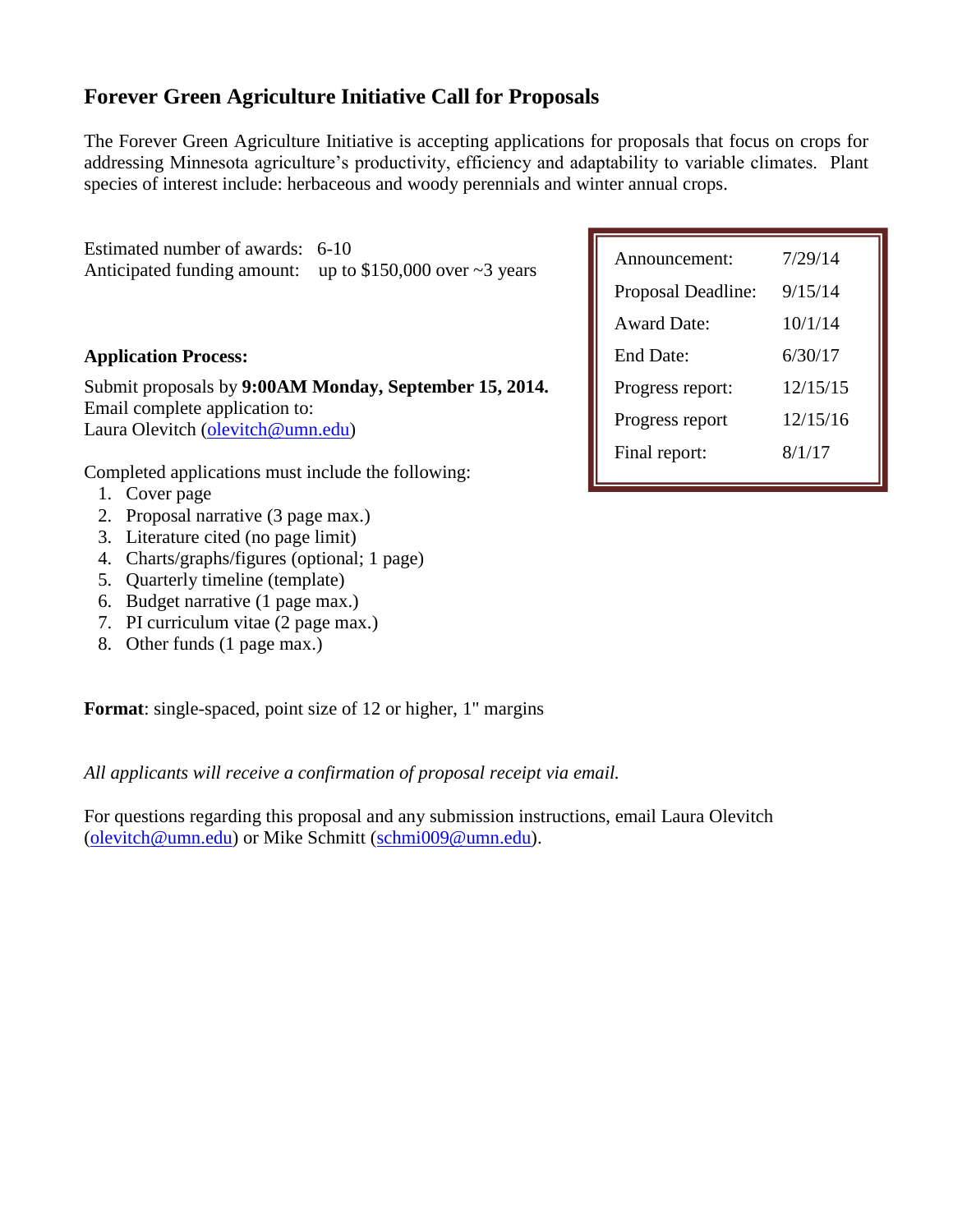## **Cover Page**

To include the following:

- Proposal title
- Principal Investigator and home department, email address, and phone number
- Names of all Co-Investigators, and their respective home department(s) and role(s) on the project
- Total dollar amount of request

## **Proposal Narrative** *(3 page max.)*

- *Rationale*

Provide background and need for the proposed work. Explain why the research you are proposing is important and timely.

- *Goals and Objectives, and Relevance to Forever Green Initiative*

Present measurable objectives for research. Describe how these goals and objectives will advance the protection of natural resources while increasing efficiency, profitability and productivity of Minnesota farmers.

- *Approach and Methodology*

Describe the approach, scientific methodology, experimental design, and data to be collected (or secondary data that will be analyzed). Explain how these methods are appropriate for the research project.

- *Deliverables* 

Describe the near-term results or products you expect from the proposed research. Results and/or products should be specific, clear, and measurable.

### **Budget Narrative** *(1 page max.)*

Outline the main proposed expenditures. Examples of budget categories include: personnel (e.g., faculty, student research assistants, staff), equipment, and supplies.

Budget items should generally track the proposed research plan goals and objectives. *(A detailed budget is not required for proposals but will be required upon award.)*

### **Other Funds** *(1 page max.)*

If any PI or co-PI identified on the proposed project has *related* current or pending support, provide a summary of how this proposed research fits and complements current and pending research. Provide the following information on each related project:

- Project Title
- Funding Agency
- Total Funds
- Award Period
- Status (current, pending, planned for submission in the near future)

In cases where current or pending support would otherwise exceed one page, report on the projects most closely related to the proposal. Reviewers will be asked to consider the overall body of work and how this proposed research fits within the investigators larger area of interest research enterprise.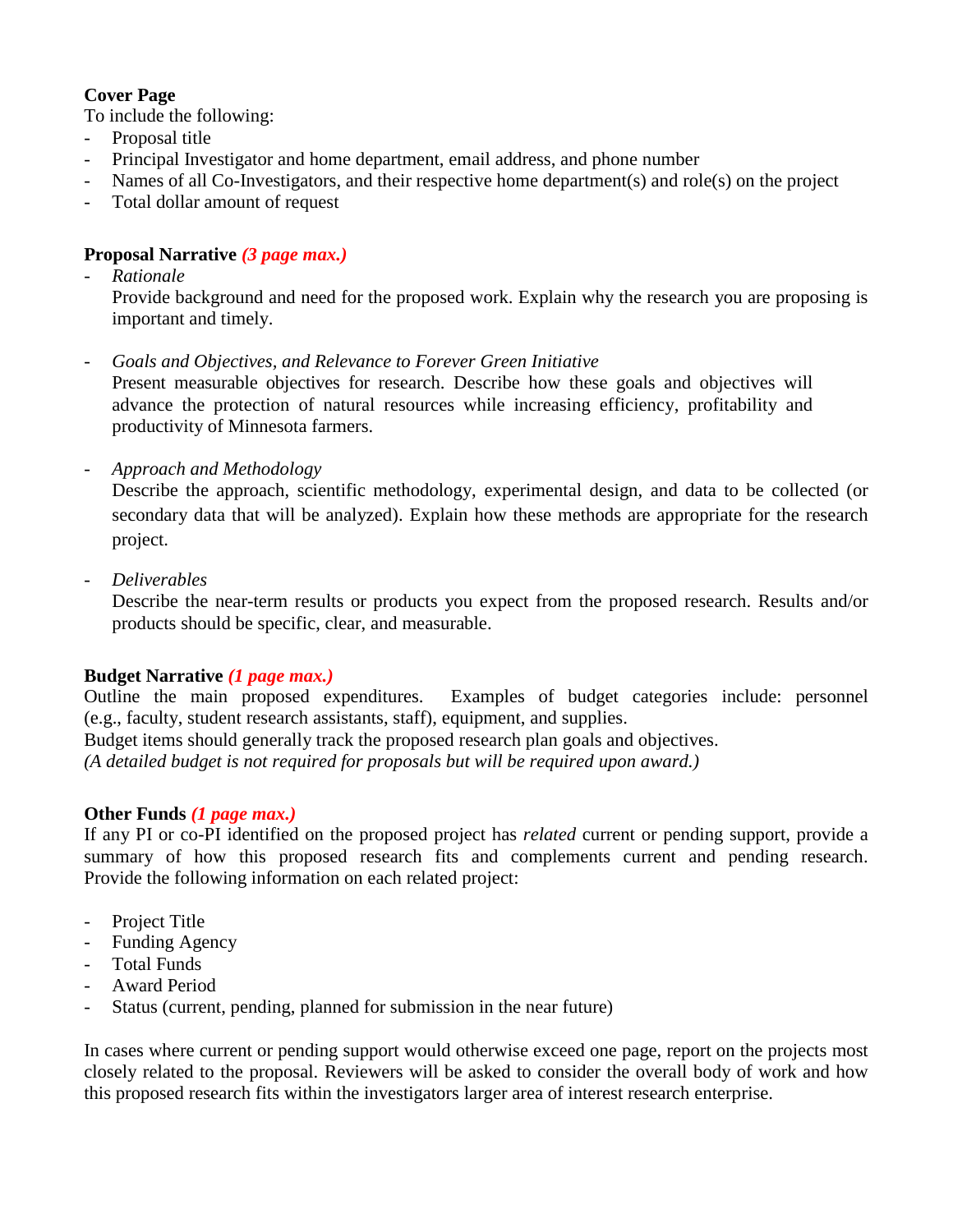# Project Timeline

|                                   | <b>Period I</b> |    |    | Period 2        |    |    |    | Period 3        |    |     |                 |
|-----------------------------------|-----------------|----|----|-----------------|----|----|----|-----------------|----|-----|-----------------|
|                                   | 10/1/14-9/30/15 |    |    | 10/1/15-9/30/16 |    |    |    | 10/1/16-6/30/17 |    |     |                 |
| <b>Project Activity / Outcome</b> | Q1              | Q2 | Q3 | Q4              | Q5 | Q6 | Q7 | Q8              | Q9 | Q10 | Q <sub>11</sub> |
|                                   |                 |    |    |                 |    |    |    |                 |    |     |                 |
| ◠                                 |                 |    |    |                 |    |    |    |                 |    |     |                 |
| 3                                 |                 |    |    |                 |    |    |    |                 |    |     |                 |
| 4                                 |                 |    |    |                 |    |    |    |                 |    |     |                 |
| 5                                 |                 |    |    |                 |    |    |    |                 |    |     |                 |
| l6                                |                 |    |    |                 |    |    |    |                 |    |     |                 |
|                                   |                 |    |    |                 |    |    |    |                 |    |     |                 |
| 8                                 |                 |    |    |                 |    |    |    |                 |    |     |                 |
| 9                                 |                 |    |    |                 |    |    |    |                 |    |     |                 |

*List major activities and outcomes, and indicate time period(s) during which these will take place and/or be completed.*